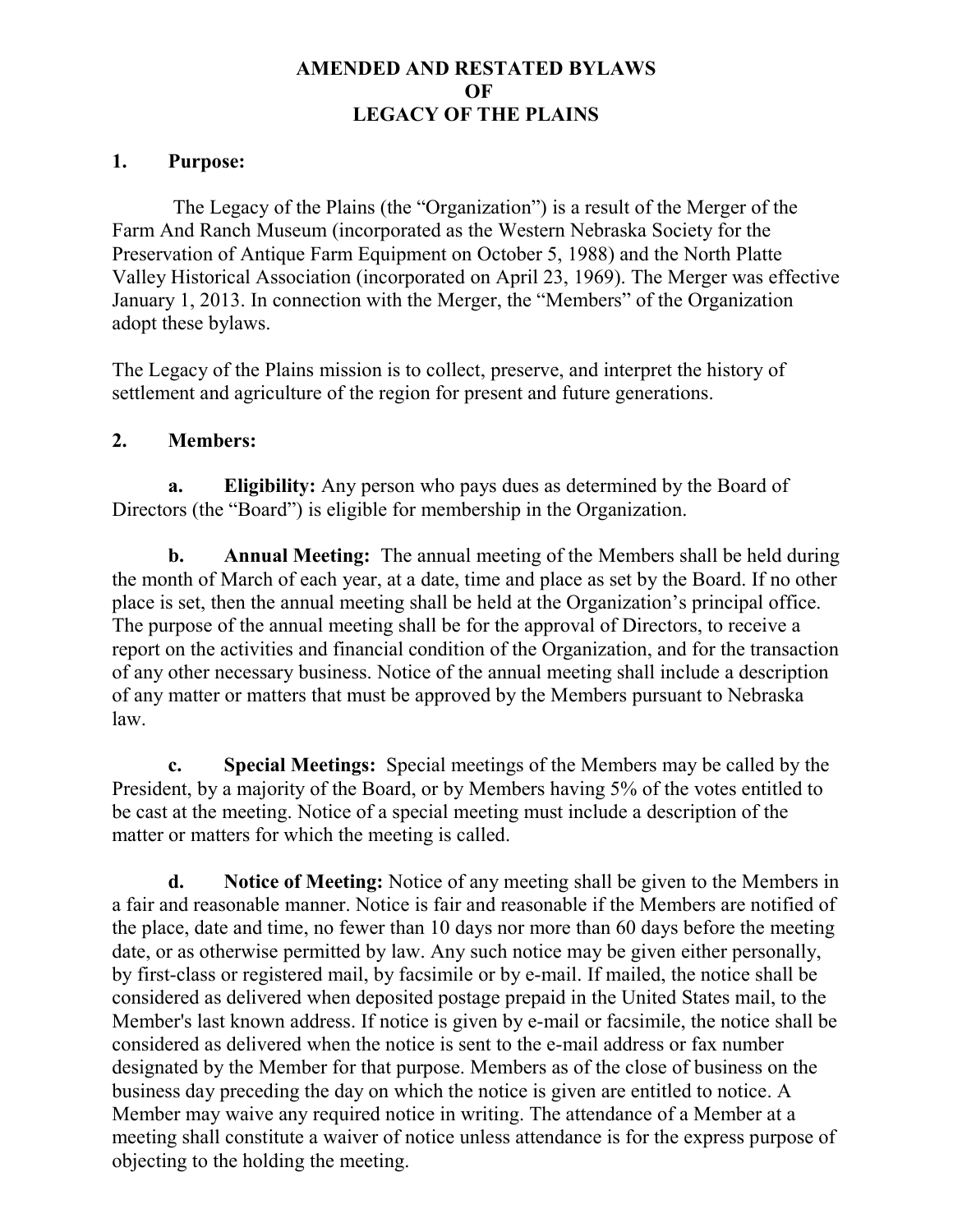e. Quorum: 10% of the Members, in good standing at the time, shall constitute a quorum. If a quorum is not present at any meeting, a majority of the Members present may adjourn the meeting from time to time without further notice. Where a quorum is present or represented at the adjourned meeting, any business may be transacted which might have been transacted at the originally scheduled meeting. The Members present at a duly organized meeting may continue to transact business until adjournment, notwithstanding the withdrawal of enough Members to leave less than a quorum.

f. Voting: Members shall be entitled to vote on each matter submitted to a vote of the Members. Voting will be done in person. If a Member is unable to attend; he/she may request a written ballot which must be received at the Legacy of the Plains Museum one week prior to the annual meeting. Individual memberships are entitled to one vote per, family memberships are entitled to two votes per, and business memberships are entitled to one vote per.

g. Written Consent or Ballot: Action of the Members may occur without a meeting if the action is approved by the written consent of at least 80% of the Members, or by written ballot if the ballot is delivered to every Member.

# 3. Directors:

a. Number and Qualification: The business and affairs of the Organization shall be managed by the Board consisting of not less than 10 Directors, of which halfshall have a declared interest primarily in activities traditionally associated with the Farm And Ranch Museum and half shall have a declared interest primarily in activities traditionally associated with the North Platte Valley Historical Association. which will have interests in one or more of the following: agriculture/machinery, history/education, marketing/business, and other various interests in order to make a multi-faceted board that is able to further the Museum's mission statement. The Directors need not be residents of Nebraska. The specific number of Directors will be determined on an annual basis by the present needs of the Organization for orderly and sufficient conduct of its business. The number of Directors can be changed from time to time by a majority vote of the then existing Board as long as the number of Directors is not less than  $10$ .  $10$  and the 50-50 balance between representation of Farm And Ranch Museum and North Platte Valley Historical Association interest is maintained. However, no decrease in the number of Directors at any time shall have the effect of shortening the term of any incumbent Director.-

b. Election, Term of Office and Qualifications: Elections for Approval of Directors shall be held at each Annual Meeting of the Members. Prior to each annual meeting the Board shall determine the number of Directors to serve on the Board at the January Regular Board meeting, which number shall be included in the notice to the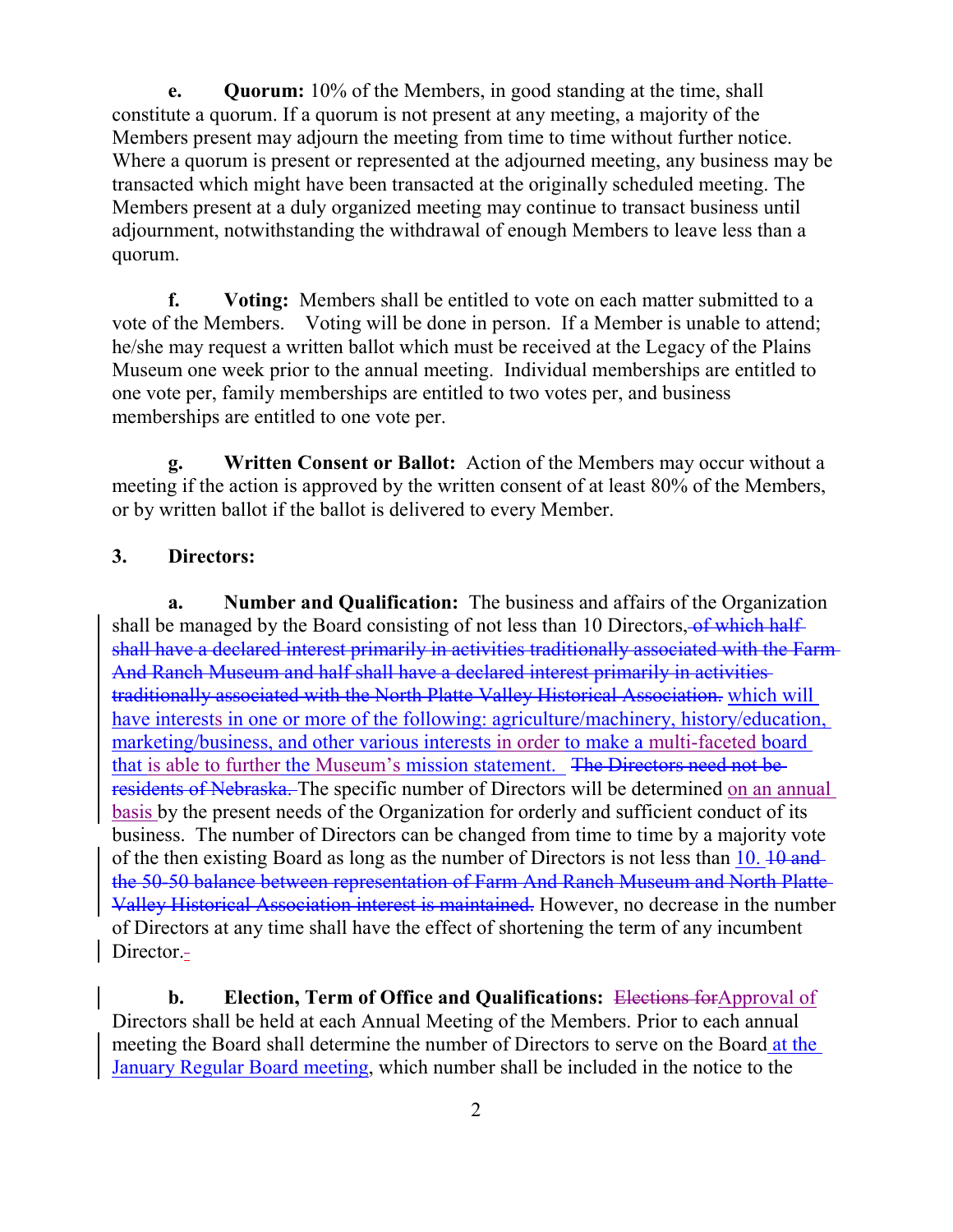Members of the Annual MMeeting. If no determination was declared, then the number of Directors holding office at the time of the January Board meeting will be the number of Directors for the Annual Meeting. Directors shall serve for three year terms with the Directors elected on a staggered basis so that approximately 1/3 of the Directors are elected annually. If the number of Directors is increased, following the election, the Board shall determine the terms of the additional Directors so that at any time, 1/3 of the Directors are serving 3-year terms, 1/3 of the Directors are serving 2-year terms and 1/3 of the Directors are serving 1-year terms. Directors shall be elected by a majority vote of the Members. Each Director shall hold office until a successor has been elected and qualified.

c. Attendance Requirements: Directors are expected to attend Monthly Board meetings. Directors may be removed after six consecutive absences unless due to a prolonged illness or other exigent circumstances.

d. Quorum: A majority of the Directors in office immediately before a meeting begins shall constitute a quorum for the transaction of business at any meeting of the Board. The act of a majority of the Directors present at a meeting at which a quorum is present shall be the act of the Board, except that the act of a majority of all of the Directors shall be required at a special meeting. If less than a majority is present at a meeting, a majority of the Directors present may adjourn the meeting from time to time to a certain date and time without further notice.

e. Reorganization and Regular Meetings: The Reorganization Meeting of the Board shall be held at the next regular board meeting held immediately following the annual meeting of the Members. The Board's regular meeting dates shall be at such times as established by resolution of the Board, in which case no notice other than the resolution shall be required.

f. Special Meetings: Special meetings may be called by the President or by 20% of the Directors then in office upon at least two days written or oral notice of the date, time and place of the meeting. Emailed notice to the address on file with the Museum's Executive Director shall be sufficient to constitute written notice.

g. Notice of Meeting: Emailed notice to the address on file with the Museum's Executive Director shall be sufficient to constitute written notice. . The attendance of a Director at a meeting shall constitute a waiver of notice unless attendance is for the express purpose of objecting to the conduct of business due to the notice.

h. Place of Meetings: Board meetings shall be held at the location provided for in the notice of the meeting. A meeting may also be held by any means of communication by which all Directors participating may simultaneously hear each other during the meeting.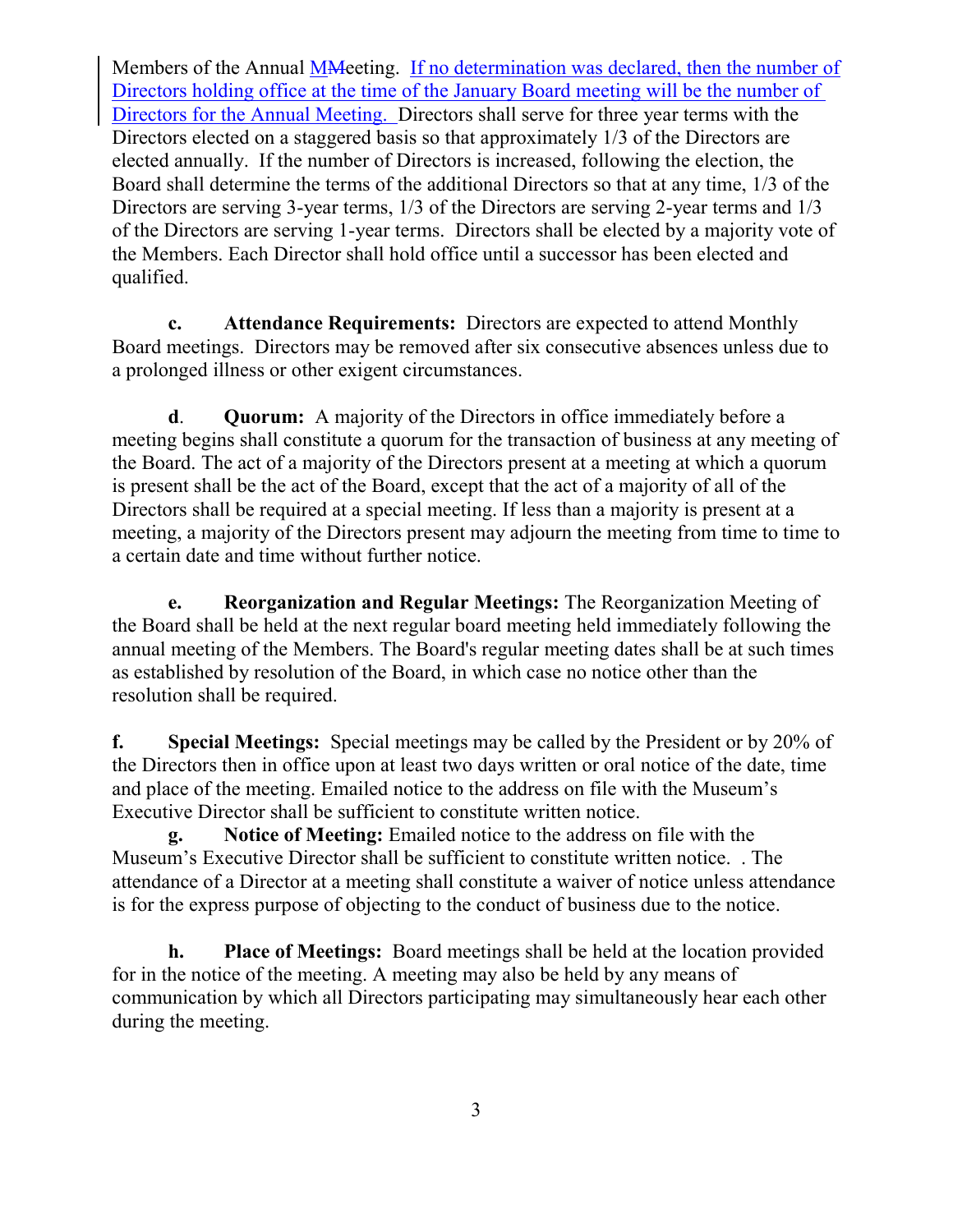i. Presumption of Assent: A Director who is present at a Board meeting at which action on any matter is taken shall be presumed to have assented to the action taken unless his dissent shall be entered in the minutes of the meeting. A Director who did not vote in favor of an action may also file a written dissent with the Secretary of the meeting either before or immediately after the adjournment of the meeting.

j. Removal: A Director may be removed by the vote of 2/3 of the Directors then in office.

k. Vacancies: Any vacancy occurring in the Board may be filled by vote of a majority of the remaining Directors even though the number of remaining Directors is less than a quorum. A Director elected to fill a vacancy shall be elected for the unexpired term of the Director's predecessor.

l. Rules: The Board may adopt rules consistent with *Robert's Rules of Order* and regulations for the conduct of meetings and management of the Organization's affairs as long as they are not inconsistent with law, the Articles, these Bylaws or the Contract.

m. Actions by Consent: Any action required or permitted to be taken at a Board meeting may be taken without a meeting if a written consent setting out the action taken is signed by all members of the Board. Emailed consent from address on file with the Museum's Executive Director shall be sufficient to constitute consent by that Director

n. Compensation: Directors shall not be entitled to any compensation for their services as Directors of the Organization. The Board, by resolution, may approve payment of Director's expenses for attending meetings.

# 4. Officers:

a. Number: The Organization's officers shall be President, Vice-President, Secretary, Treasurer, Past-President, if currently serving on the Board of Directors, and any other officers and assistant officers elected or appointed by the Board. The Board may appoint other officers as it may consider necessary with duties as prescribed, from time to time, by the Board.

b. Election and Term: The officers shall be elected annually at the reorganizational Board meeting, following the annual membership meeting. If the election of officers is not held at that meeting, the election shall be held as soon after that date as is convenient. Newly created offices may be filled at any meeting of the Board.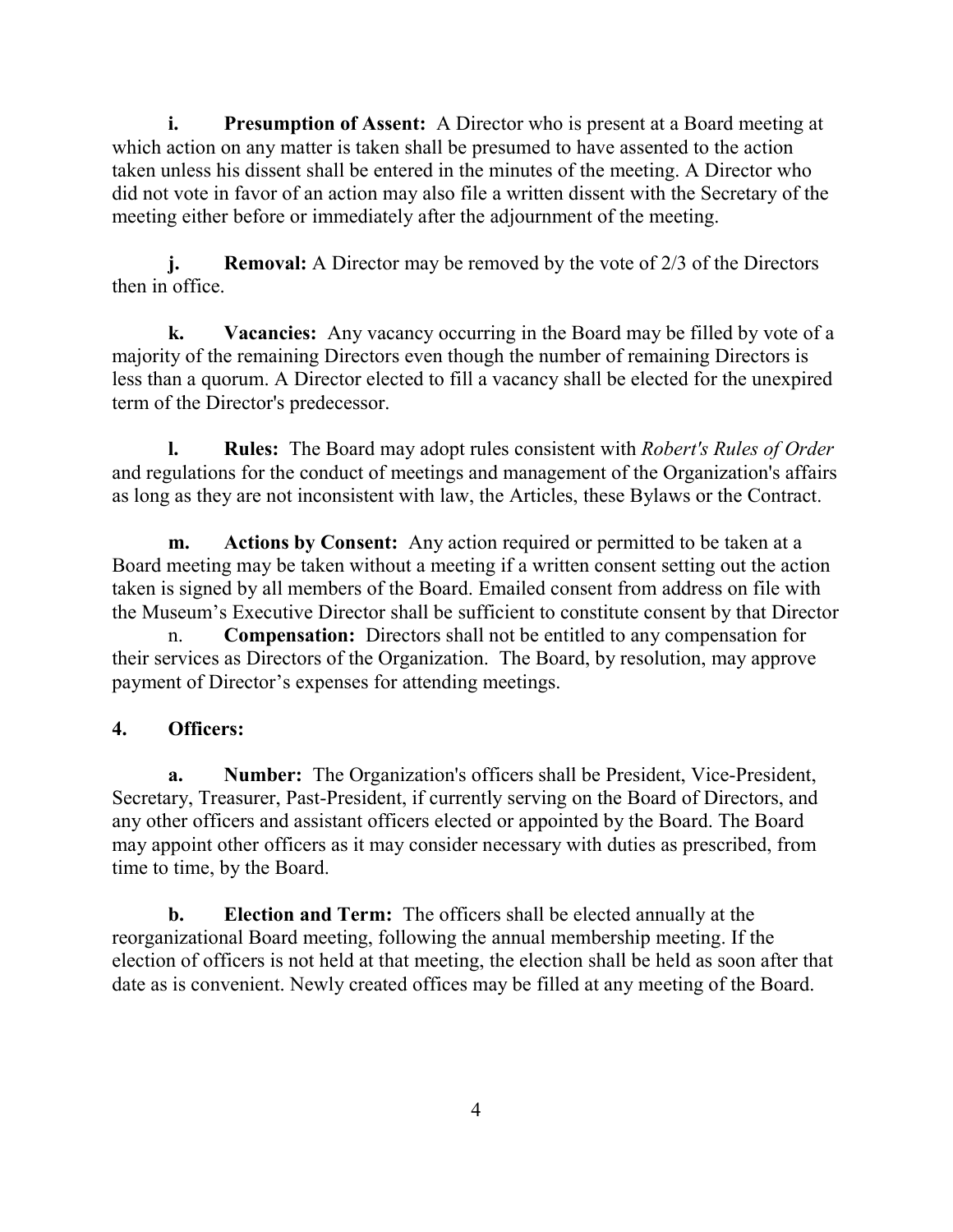c. Removal: Whenever the Board determines that the best interest of the Organization will be served by the removal of an officer, that officer may be removed by a majority vote of the Directors then in office.

d. Vacancies: A vacancy in any office may be filled by the Board at any meeting for the unexpired portion of the officer's term.

### e. Duties and Authority:

(1) President: Subject to the direction and supervision of the Board, the President shall be in charge of the business affairs and property of the Organization and have control over its officers. The President shall, when present, preside at all Board meetings. The President shall have all other duties and responsibilities and may exercise any other powers incident to the office or as may be assigned to the President by these Bylaws or by the Board.

(2) Vice President: At the request of the President, or in the President's absence, death, inability or refusal to act, the Vice President shall perform all of the duties of the President. In so acting, the Vice President shall have all of the powers of, and be subject to all the restrictions upon, the President. The Vice President shall have any other duties, responsibilities and powers as may be assigned to the Vice President by these Bylaws, the Board, or the President.

(3) Secretary: The Secretary shall be responsible for (a) keeping an accurate record of accounts and proceedings of Directors' meetings; (b) making sure that all required notices are given; (c) acting as the custodian of the Corporate records; (d) assisting in keeping the Organization's books of account and the Organization's correspondence; and (e) performing all duties incidental to the office of Secretary and other duties as may be assigned to the Secretary by the President or by the Board.

(4) Treasurer: The Treasurer shall be responsible for (a) the custodial control of the Organization's funds; (b) keeping accurate accounts of receipts and disbursements of the Organization; (c) making sure that the Organization's money is deposited in depositories designated by the Board; (d) managing the disbursement of funds; (e) preparing all required statements and records; and (f) performing all duties incident to the office of Treasurer and other duties as may be assigned to the Treasurer by the President or by the Board.

(5) Past-President: The Past-President will sit on executive committee, and advise the President as needed. Additionally, at the request of the President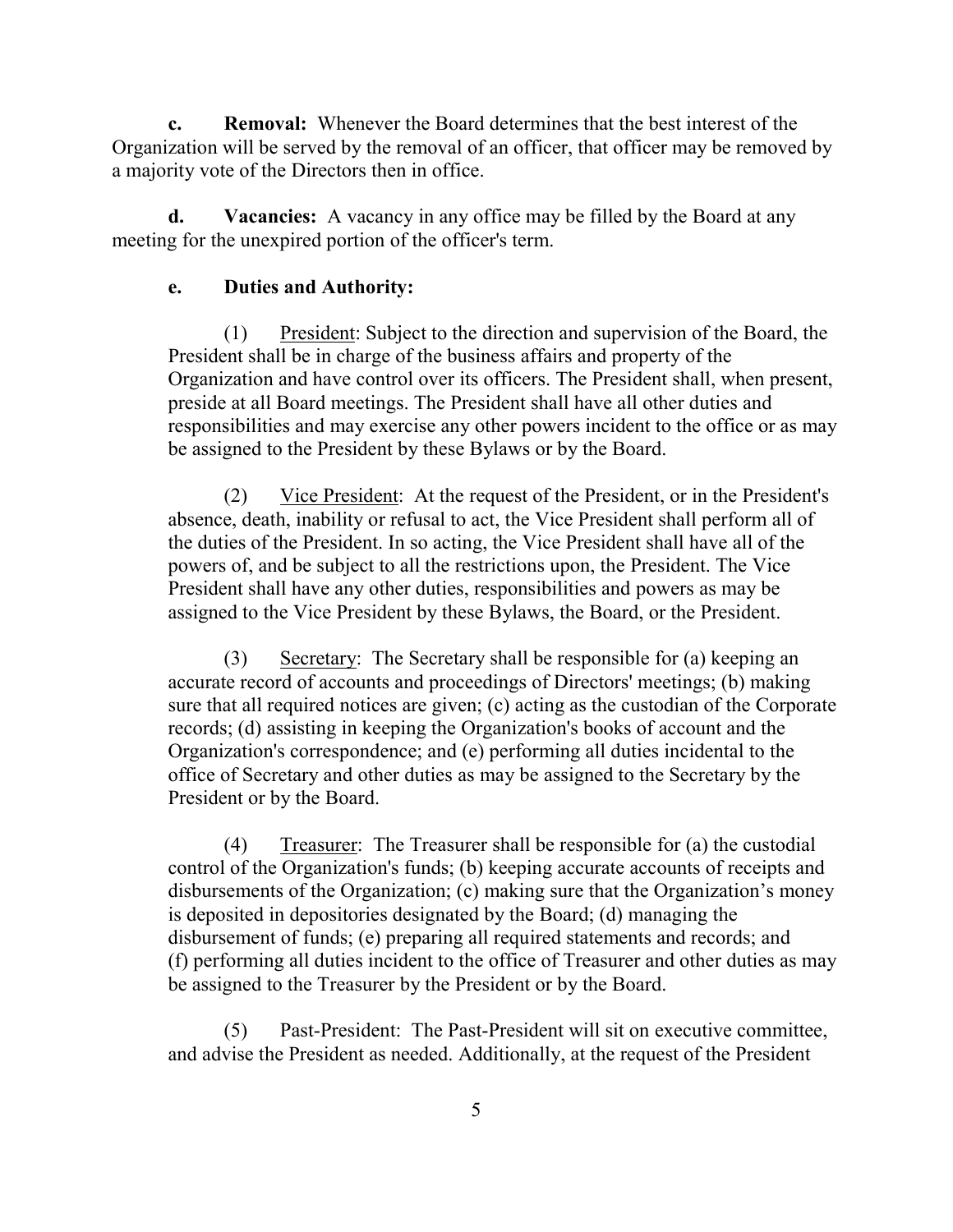and Vice President, or in both the President's and Vice President's absence, death, inability or refusal to act, the Past President shall perform all of the duties of the President. The Past President shall have any other duties, responsibilities and powers as may be assigned to the Past President by these Bylaws, the President or the Board.

# 5. Committees:

The Board President with the approval of the Board of Directors shall have power to appoint those committees as it considers necessary or desirable to advise or assist in any transaction of the business of the Organization. Each committee shall have two or more directors who serve at the pleasure of the Board. Additional committee members do not have to be Directors. Each committee shall have only that authority and responsibility which is expressly designated to it by the Board at the time the committee is organized or as later designated.

# 6. Offices:

The principal office of the Organization shall be at a location to be designated from time to time in Nebraska by the Board. The Nebraska registered office of the Organization may or may not be identical with the principal office, and the address of the registered office may be changed by filing the required statement with the Nebraska Secretary of State.

# 7. Contracts, Employees, Gifts and Investments:

a. Contracts: The Board may authorize any officer(s), agent(s), or the Museum's Executive Director, to enter into any contract or execute and deliver any instrument for the Organization. This authority may be general or confined to specific instances.

b. Employees: The Organization may have employees as determined by the Board. The Board shall have the authority to hire and dismiss the Museum's Executive Director. The Executive Director shall have the authority to hire and dismiss employees of the Organization.

c. Gifts: The Board may accept on behalf of the Organization any contribution, gift, bequest, or devise for the general purposes, or for any special purpose, of the Organization. Restricted gifts will be honored by the board as per donors request and Board policy.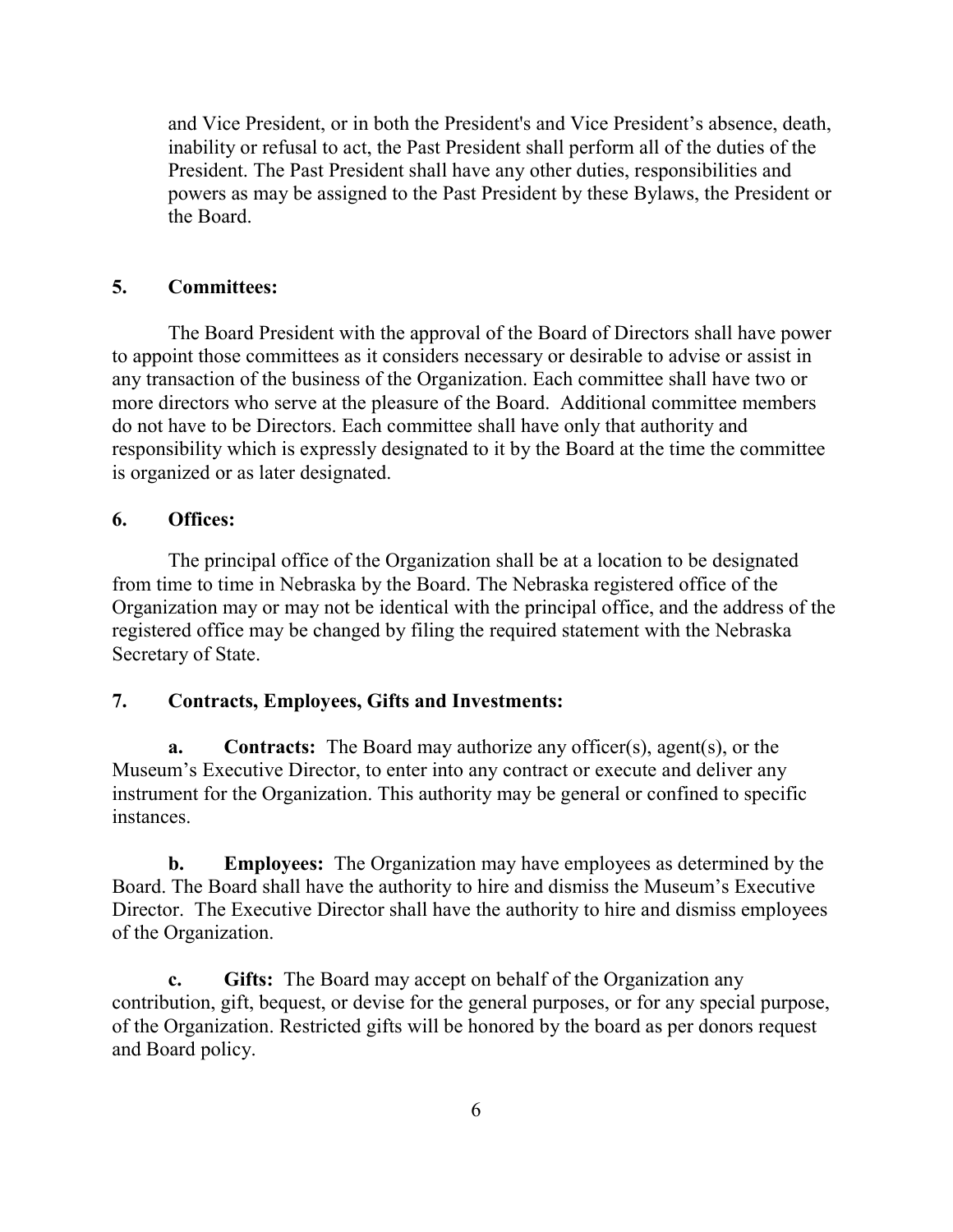d. Investments: The Organization shall have the right, subject to any restrictions contained in the Articles, these Bylaws, the Contract, or any condition imposed in any gift to the Organization, to retain all or any part of any securities or property acquired by it in any manner and to invest and reinvest any funds held by it, according to the judgment of the Board, without being restricted to the class of investments which a Director may be permitted by law to make or any similar restriction; provided, however, no action shall be taken by or on behalf of the Organization if that action is a prohibitive transaction or would result in the denial of tax exemption under the Internal Revenue Code and its regulations as they now exist or as they may later be amended.

### 8. Checks, Deposits, Loans, and Records:

**a.** Checks: All checks, drafts, or other orders for the payment of money shall be signed by designated officers or agents of the Organization in the manner as determined by resolution of the Board.

b. Deposits: All Corporate funds shall be deposited to the credit of the Organization in banks or other depositories selected by the Board.

c. Loans: No loans or indebtedness shall be contracted for the Organization unless authorized by a resolution of the Board. This authority may be general or confined to specific instances.

d. Records: The Organization shall keep correct and complete books and records of account and shall also keep minutes of the proceedings of the Board. All books and records of the Organization may be inspected at any reasonable time by any member of the Board.

#### 9. Prohibition Against Private Gain:

No Director, Officer, or employee of or member of any committee of or any person connected with the Organization, or any other private individuals shall receive any of the net earnings or profit from the operations of the Organization other than in connection with grants which are consistent with the purposes and nonprofit status of the Organization. Provided, this shall not prevent the payment to a person of reasonable compensation for services rendered to or for the Organization in affecting any of its purposes that shall be fixed by the Board. No person or persons shall be entitled to share in the distribution of any of the Organization's assets upon the dissolution of the Organization. Upon dissolution or winding up the affairs of the Organization, whether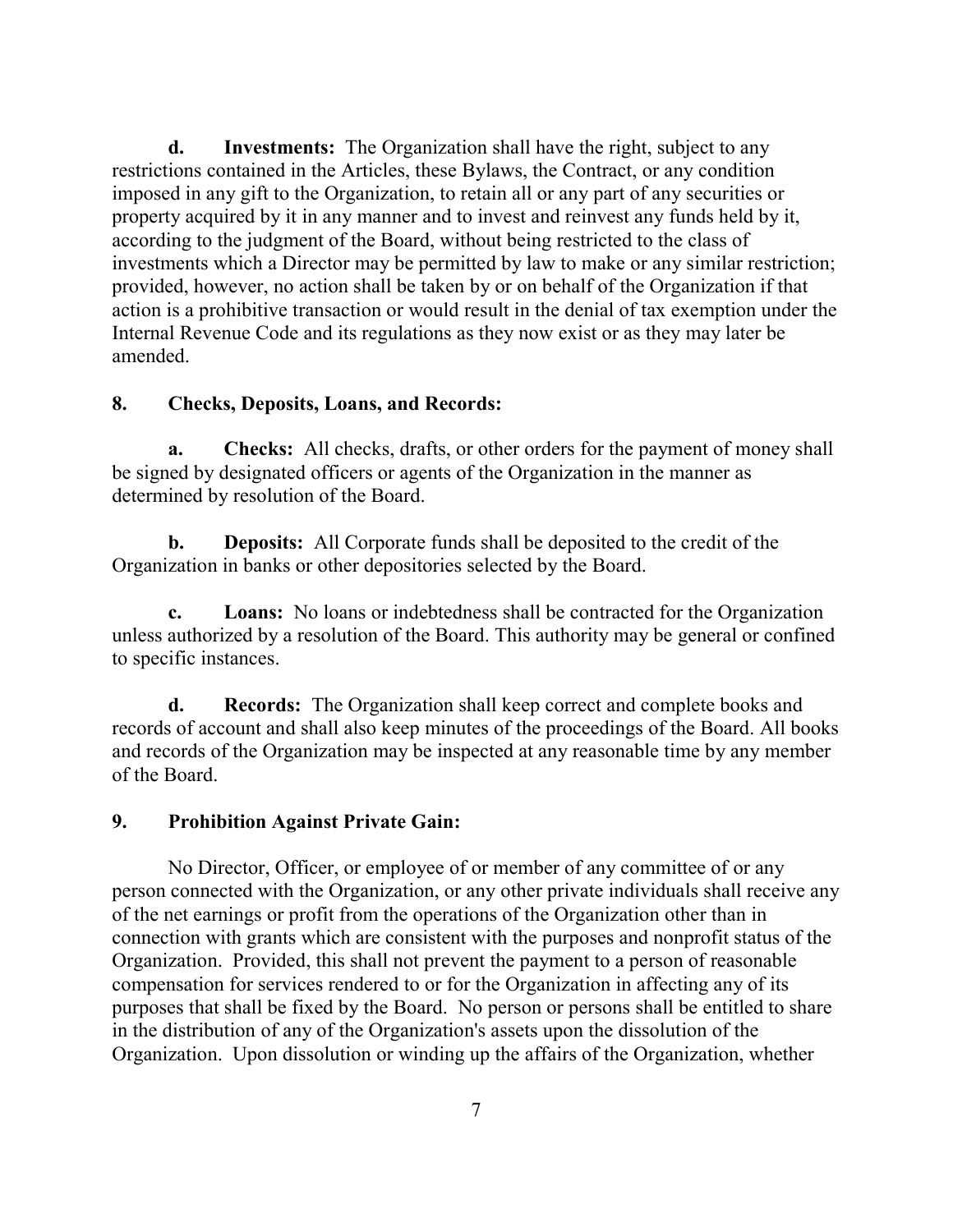voluntary or involuntary, the assets of the Organization, after all debts have been satisfied, shall be distributed, transferred, conveyed, delivered, and paid over as provided for in the Articles.

### 10. Indemnification:

The Organization shall indemnify each "Eligible Indemnitee" (as defined below) against expenses, including attorney's fees, judgments, fines and amounts paid in settlement actually and reasonably incurred by an Eligible Indemnitee as follows:

a. To the extent permitted by law, the Organization shall indemnify any Eligible Indemnitee who was or is a party or is threatened to be made a party to any threatened, pending or completed "Proceeding" (as defined below) if:

(1) the Eligible Indemnitee acted in good faith;

(2) in the case of conduct in a Director's official capacity, the Eligible Indemnitee reasonably believed that the Director's conduct was in the best interest of the Organization;

(3) and in all other cases that the Eligible Indemnitee's conduct was at least not opposed to the best interest of the Organization; and

(4) with respect to any criminal Proceeding, the Eligible Indemnitee had no reasonable cause to believe his or her conduct was unlawful.

The indemnification under this subparagraph in connection with a Proceeding by or in the right of the Organization is limited to reasonable expenses incurred in connection with the Proceeding. No indemnification shall be made, however: (i) in connection with a Proceeding by or in the right of the Organization in which the otherwise Eligible Indemnitee was adjudged liable to the Organization; or (ii) in connection with any other Proceeding charging improper personal benefit to the otherwise Eligible Indemnitee, whether or not involving an action in their official capacity, in which they were adjudged liable on the basis that personal benefit was improperly received by them.

b. To the extent permitted by law, the Organization may, before final disposition of a Proceeding, advance funds to pay for or reimburse the reasonable expenses incurred by an Eligible Indemnity who is a party to a Proceeding if the Eligible Indemnitee delivers to the Organization: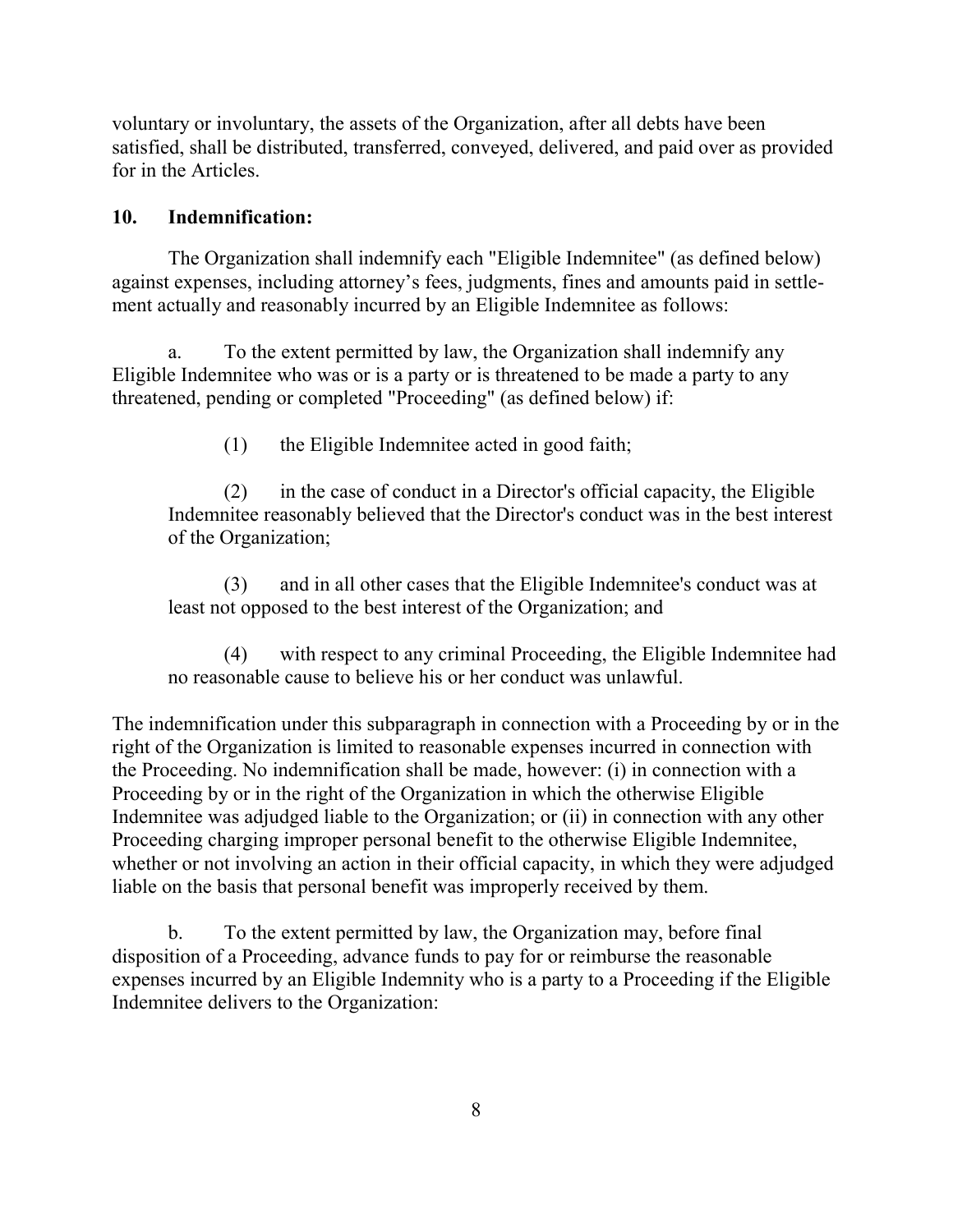(1) A written affirmation of good faith belief that the Eligible Indemnitee has met the relevant standard of conduct provided for in subparagraph a. above; and

(2) The Eligible Indemnitee's written undertaking to repay any funds advanced if there is no entitlement to mandatory indemnification under Section 21-1998 of the Nebraska Nonprofit Corporation Act (the "Act") and it is ultimately determined under the applicable provisions of the Act that the relevant standard of conduct described in subsection a. above have not been met. This undertaking shall be an unlimited general obligation of the Eligible Indemnitee, and shall not be required to be secured. It may be accepted without reference to the financial ability of the Eligible Indemnitee to make repayment.

c. To the extent permitted by law, the Organization may purchase and maintain insurance on behalf of an individual who is an Eligible Indemnitee, against liability asserted against or incurred by him or her in that capacity or arising from his or her status as an Eligible Indemnity, whether or not the Organization would have the power to indemnify or advance expenses to an Eligible Indemnitee against the same liability under applicable law.

d. Indemnity as provided for in this section shall not be deemed to be exclusive of any other rights to which Eligible Indemnities may otherwise be entitled nor shall these provisions be deemed to prohibit the Organization from extending its indemnification to cover other persons or activities to the extent permitted by law.

e. For purposes of this section:

(1) "Proceeding" shall mean any threatened, pending or completed action, suit or proceeding, whether civil, criminal, administrative, arbitrative or investigative, and whether formal or informal.

(2) "Eligible Indemnitee" shall mean a Director, officer, employee or agent of the Organization, or is or was serving at the request of the Organization, as a Director, officer, partner, member of a limited liability company, trustee, employee or agent of another domestic or foreign corporation, partnership, limited liability company, joint venture, trust, employee benefit plan or other entity.

### 11. Fiscal Year:

The fiscal year of the Organization shall end on December 31.